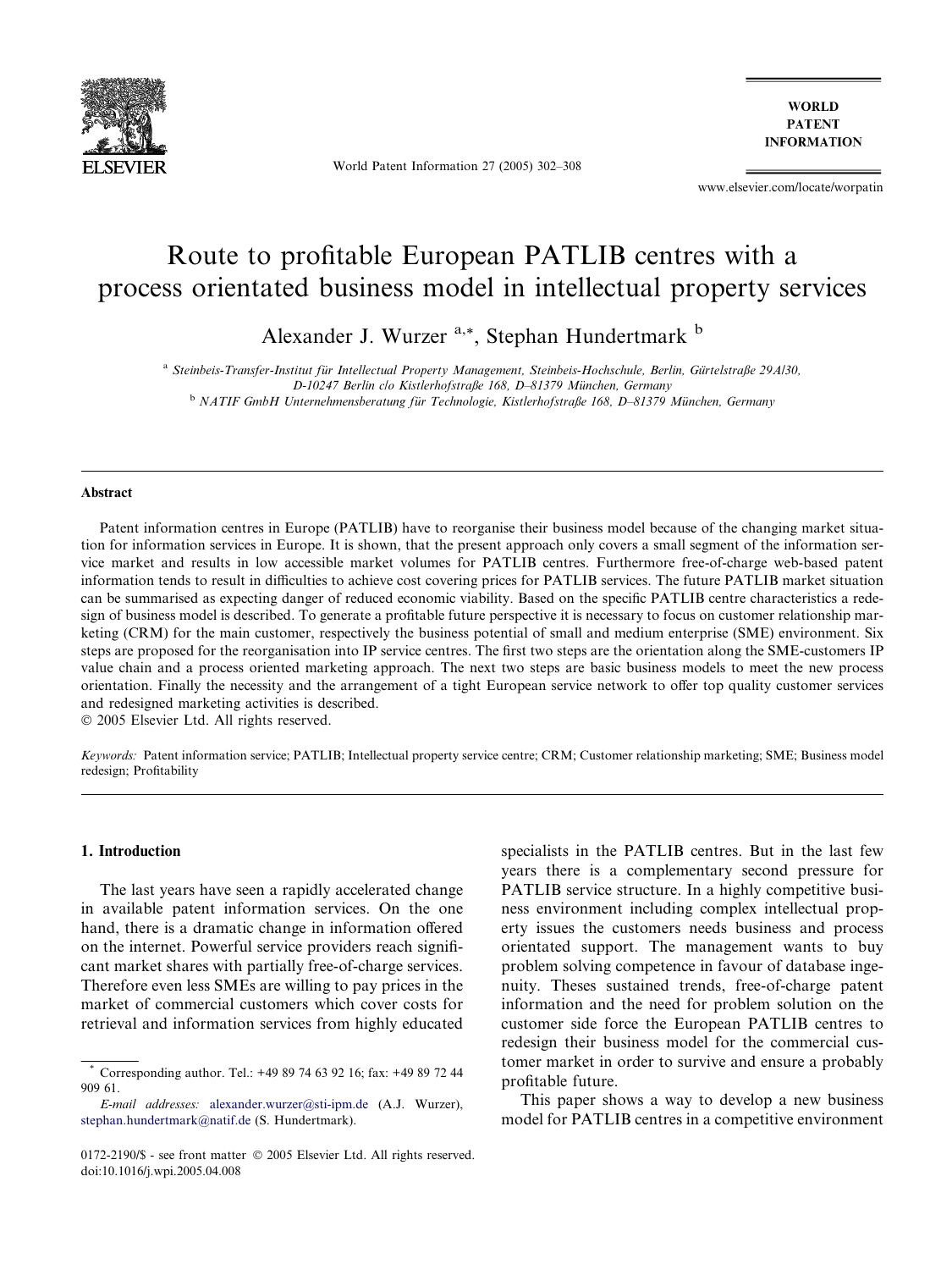for patent information services. The suggestions are based on an invited presentation given by the corresponding author at the PATLIB conference in Vilamoura, Portugal May 2004.

### 2. Market structure

Patent information services are a special and restricted part of information services. As the European market for scientific, technical and medical information in 2002 is estimated at 1.7 billion Euros the global patent information market is only 300 million Euros [\[1,2\]](#page--1-0). This can also be seen in the amount of patent information on the entire German market for electronic business information, which was only about 5% in 1998 [\[3\].](#page--1-0) These market shares do not reflect the high relevance of patent information in competitive technology driven global markets [\[4,5\]](#page--1-0). It is estimated, that information and communication will be important for more than 50% of the value chain of companies in the future [\[6\].](#page--1-0) Especially patent literature is the most important source for innovation, because it documents the prior art as the initial point of the innovative process [\[7\]](#page--1-0). It is widely regarded as the latest source of valuable technological and market related information [\[8–10\].](#page--1-0) To open up this resources for business purposes, patent information services had been established in the past.

In preparation of this study, interviews with the national patent offices and PATLIB centres in three European countries were carried out in February–April 2004. From these interviews, the market structure of patent information services can be seen as tripartite. Most of this service is provided by internal industry services covering approximately 50% of the entire market. These are in-house services that can be found in large corporations with an extensive information demand. About 17% of the market is covered by patent attorneys that offer research services in addition to their regular services and mostly parallel to patent application process. The residual one third of the market is covered by commercial patent retrieval providers and PATLIB centres. Their services meet the demand of mainly SME, academics and individuals. Typically these clients have no constant demand for patent information and especially SME would not have an efficient utilization of in-house solutions [\[11\]](#page--1-0).

The following calculations try to give an estimate of the potential market volume for patent information services. They are based on experts appraisal and internal revenues of the research department of Siemens [\[12,13\].](#page--1-0) The estimation is based on a potential total turnover of about 200 000 Euros per employee and year which can be realized in patent retrieval services. With an estimate of 500 patent application related retrievals processed by a retrieval specialist in one year, this leads

to a turnover of 400.- Euros per retrieval process and retrieval specialist. This calculation basis is extrapolated by national patent application numbers. To include research not related to patent application but for example as R&D support, an additional factor of 2 is added. The residual product of this multiplication leads to the approximate market volume for patent information services according to national patent application numbers. For Germany with 65 000 patent applications in 2002, the approximate market volume would be 78 million Euros. To verify this estimated turnover the revenue of electronic business information in Germany in 1998 can be taken into account. With a total turnover of 1.3 billion Euros and an approximate portion of 5% for patent information this leads to a market volume of 65 million Euros. In this calculation is the market volume of services neglected only in relation to the patent information volume. The potential sales volume with cost covering prices is determined by the market volume for services and patent information. This confirms the above calculated range for market volume [\[14\]](#page--1-0).

It follows that for Europe the estimated market volume is 200 million Euros and this can be verified by extrapolating the European revenues from patent information of Derwent of The Thomson Corporation. With a market share of approximately one third and a revenue of 50 million Euros, this leads to a European market volume of 150 million Euros as the major part in cost covering patent information services [\[15\]](#page--1-0).

The tripartite market for patent information services makes only a third of the estimated market volume accessible for PATLIB centres and commercial information services. The average market share for one centre results from the division by the total number of PATLIB centres and commercial competitors. As the number of commercial service providers differ largely within the EPO member states, only the actual 301 PATLIB centres are taken into account calculating the range of the potential market volume [\[16\].](#page--1-0) The resulting amount of 200 T Euros may vary between member states according to the number of PATLIB centres and competing commercial service providers. Providing patent information services in a profitable way is very difficult with this approximate accessible market volume [\[17\].](#page--1-0) On the one hand, this market share has probably not been reached yet for every PATLIB centre. For them it is necessary to enhance the cost intensive marketing effort to access the market of commercial customers. On the other hand, with this reachable market share it is not profitable to scale the internal PATLIB man-power up. For new potential revenue in additional markets, respectively for additional customers it is necessary to enhance the service spectrum and to create a new business process without staff expansion. The presented rough estimation based on the few accessible market figures can be taken as a basis for the further discussion.